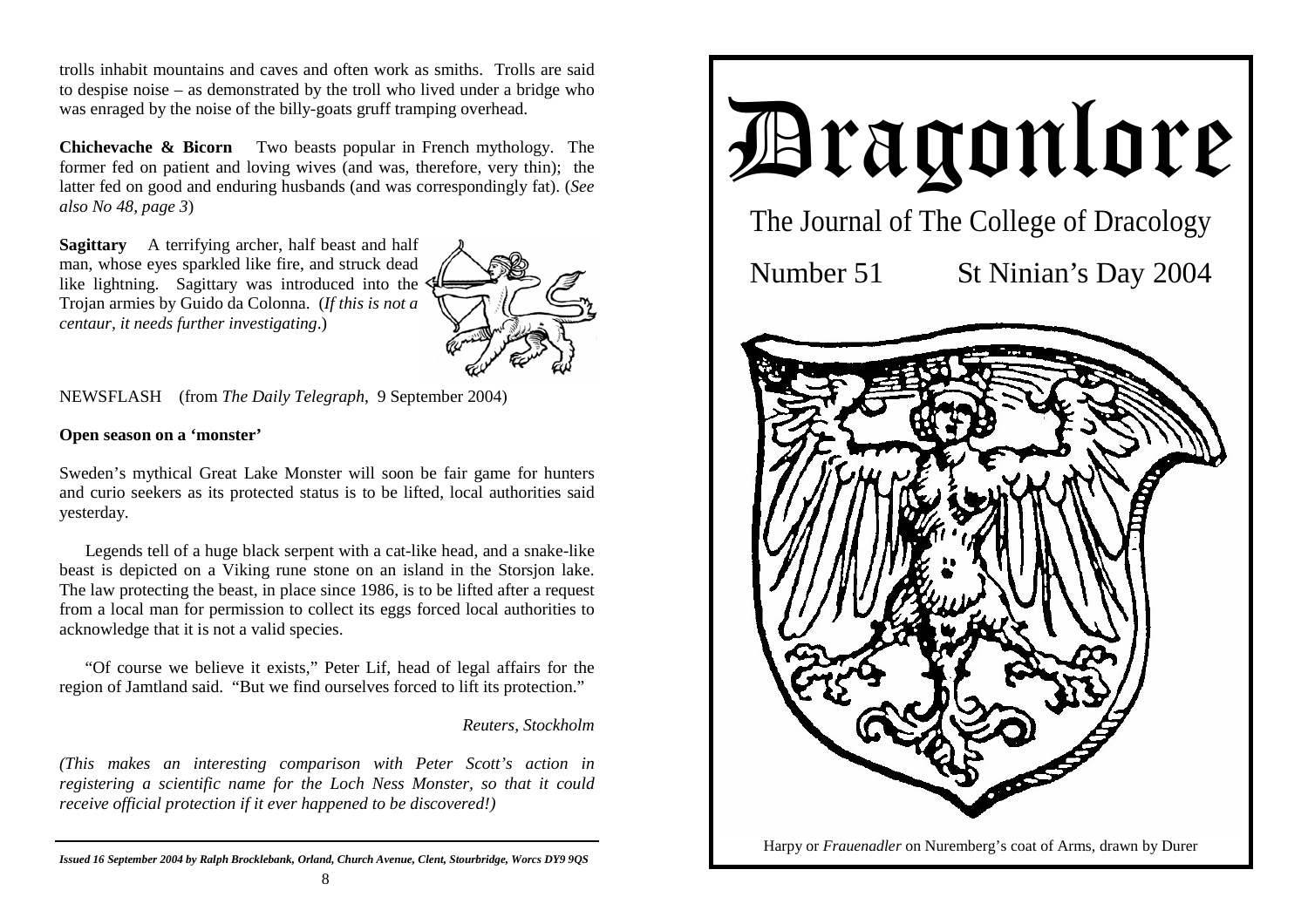

**The College of Dracology for the Study of Fabulous Beasts** 

Welcome to new member Royston Griffey, whose arms were in No 36.

*St Ninian was born in Cumbria in the fourth century, the son of a prince. He adopted Christianity, and went to Rome to study, returning as a bishop (consecrated in 394) to spread the faith among the Picts. He built a stone church at Whithorn in Galloway and his missionary work covered a huge diocese from Wales to the Grampians, from the land of dragons to the monster of Loch Ness. He died around 432. Although his success in converting the heathen was permanent, the cathedral at Whithorn is now a ruin.* 

In his booklet *Monsters of Heraldry*, Roger Barnes gives two whole pages to the **Harpy**, with five illustrations, including the one on our cover, and the Astley crest below. According to classical mythology, harpies were revolting creatures with disgusting habits. They had the body of a vulture but with the head of an old woman (*see right, from an ancient Greek amphora*), and should not be confused with the Siren, which

had the body of a bird, but the head and sometimes the breasts of a beautiful



young maiden (*see left, from a vase of the 5th century BC*). They appear in English heraldry in Tudor times, this example (*below*) coming from the Garter stall-plate of Sir John Astley, and it has been suggested that the reason for its choice was not the harpy's repulsive nature, but its one redeeming feature,

namely its unending remorse if it kills somebody. Sir John had accidentally killed an opponent in a

joust, which may explain the harpy in his crest.

 In English heraldry, the harpy is usually shown standing sideways, as in this example (*right*), but in the crest of



those close to death. Variously described as a beautiful woman or an old crone. (*But how can they say, as she has never been seen?*)

**Centaur** Beast of Greek mythology, half man and half horse. As followers of Dionysus, most centaurs were uncouth and wild but some, such as Chiron, won greater respect. Chiron was a great sage and prophet who upon his death was set among the stars as the constellation Sagittarius.

**Cerberus** The three-headed dog of classical mythology who guards the entrance to Hades. Living souls who visited the underworld had to pacify him with food, hence the expression "a sop for Cerberus."

**Griffin** A beast with a lion's body and an eagle's head, wings and claws. The griffin hoarded fragments of gold to construct its nest and, rather than eggs, laid an agate.

Yeti Unidentified ape-like beast said to A griffin, after an Islamic bronze inhabit the areas of scree in the Himalayas. The Yeti was first reported in 1889 but no sightings have been confirmed (although photographs exist of giant footprints). Otherwise known as the **Abominable Snowman**.

**Jinn** Originating in Arabia, these spirit-like beasts are said to be able to take the shape of any man or animal. Created 2,000 years before Adam, they are referred to in the Koran. Rather handily, evil jinns are hideously ugly, whereas good jinns are astoundingly beautiful.

**Troll** Beasts from Scandinavian folklore,



Centaurs beating a victim, after a Greek vase of the 5th century BCE.



As one of his labours, the hero Herakles had to drag Cerberus, the guard-dog of the underworld, from the gate of Hades; from a detail on an Attic vase.

statuette found in Italy.

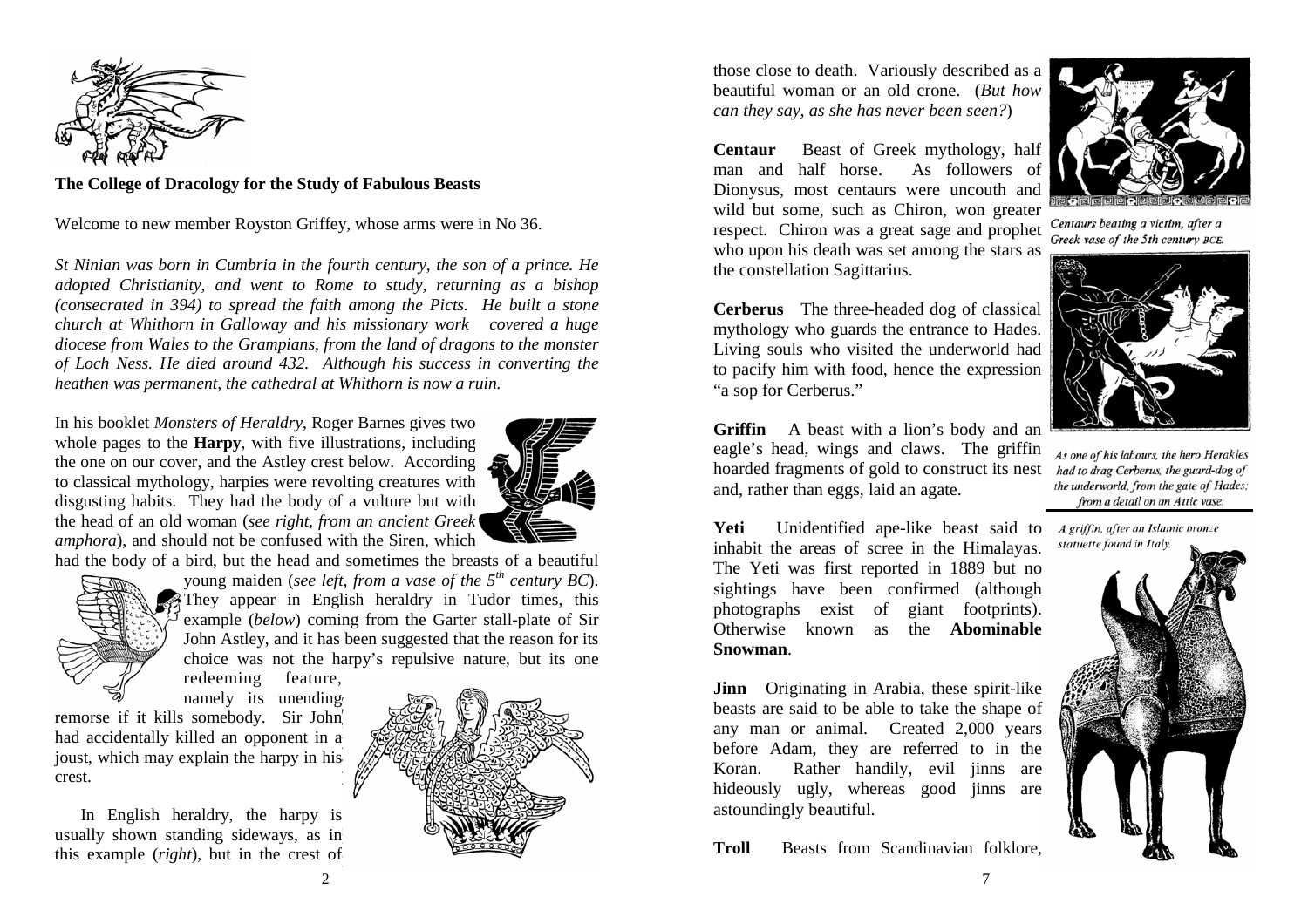# **Fabulous Beasts in Flanders**

A week in Brugge for an heraldic congress did not leave much time for dragon hunting, and apart from a few miserable creatures being done in by effigies of St George, the most impressive discovery was a pair of life-size golden griffins guarding the tomb of a bishop in the church of San Salvator. How big are griffins? These ones stood five feet high from head to foot, with their wings extending up another foot at least. But a better dragon was seen on a day-trip to Ieper (called "Wipers" by the guides when talking to the English, since Flanders is fiercely Flemish and French names like Ypres are not favoured) Totally flattened in the first World War and completely reconstructed since, the enormous Cloth Hall is dominated by a tall belfry tower, and on its pinnacle is a golden dragon, maybe as a weather-vane, though there were no signs for the cardinal points of the compass. It is a true wyvern-type dragon, and though it was a long way up, an attempt was made to depict it accurately, as seen here.



**More from Schott's Bestiary of Uncommon Knowledge**

**Kraken** An enormous sea-beast which is said to lurk off the coast of Norway lying in wait for ships. It was first described in 1752 in Pontoppidan's *History of Norway* and probably arose from genuine sightings of a giant squid.

**Banshee** In Irish folklore this female spirit shrieks under the windows of

the Pochin family it is shown with a serpentine tail (*left*), thus being more like the French vouivre (*see No 49*). In German heraldry the *Frauenadler* ("womaneagle") is typically shown in the displayed or full-face position, not only in the arms of Nuremberg, as on the





cover, (which apparently originated in an eagle with a king's head and no breasts) but also in one of the quarterings of

the well-known arms of Leichtenstein, representing East Frisia (*below*). Nearly all heraldic harpies seem to have comely faces, rather than haggard.